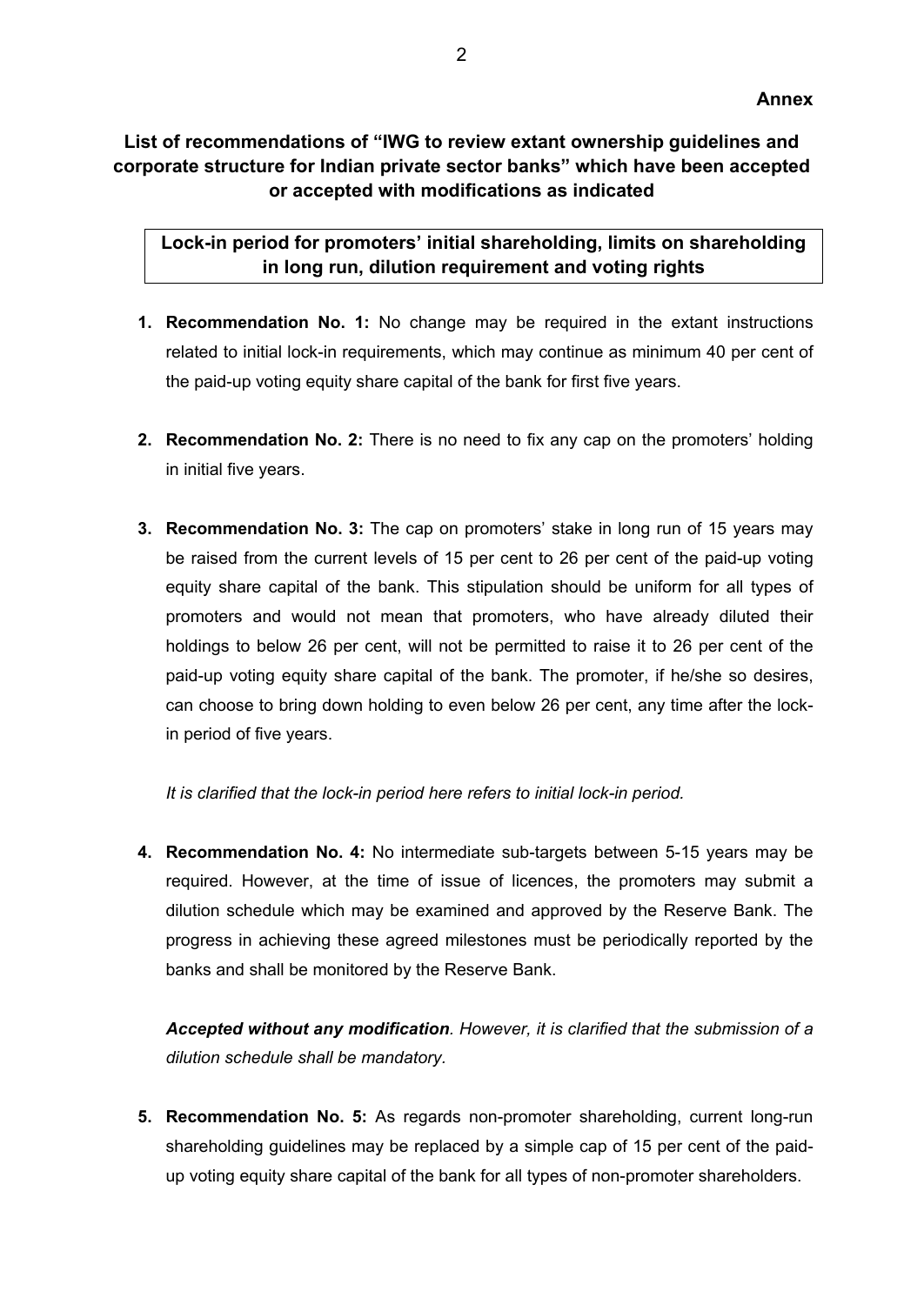### *Accepted with following modifications:*

*Non-promoter shareholding will be capped at 10 per cent of the paid-up voting equity share capital of the bank in case of natural persons and non-financial institutions/entities and at 15 per cent of the paid-up voting equity share capital of the*  bank in case of all categories of financial institutions/entities, supranational *institutions, public sector undertaking or Government.*

*It is clarified that the extant instructions on the requirement of prior approval of Reserve Bank to acquire shareholding or voting rights of five per cent or more of the paid-up share capital/ total voting rights of the concerned bank will continue as hitherto.*

**6. Recommendation No. 6:** A monitoring mechanism may be devised to ensure that control of promoting entity/ major shareholder of the bank, does not fall in the hands of persons who are not found to be fit and proper. Licensing conditions/ approvals for acquisitions may stipulate reporting requirements whenever a shareholder becomes a significant beneficial owner (as defined in the Companies Act, 2013) of the promoting entity/ major shareholder of the bank.

### **Pledge of shares**

- **7. Recommendation No. 8:** The IWG is of the view that pledge of shares by promoters during the lock-in period, which amounts to bringing the unencumbered promoters' shares below the prescribed minimum threshold, should be disallowed.
- **8. Recommendation No. 9:** In case the invoking the pledge results in purchase/transfer of shares of such bank beyond 5 per cent of the total shareholding of the bank, without prior approval of Reserve Bank, it may restrict the voting rights of such pledgee till the pledgee applies to Reserve Bank for regularisation of acquisition of these shares.

*Accepted with modification that the voting rights of such pledgee shall be restricted to 5 per cent till the pledgee obtains permission of Reserve Bank for regularisation of acquisition of these shares.* 

**9. Recommendation No. 10: Reporting requirement:** The Reserve Bank may introduce a reporting mechanism for pledging of shares by promoters of private sector banks.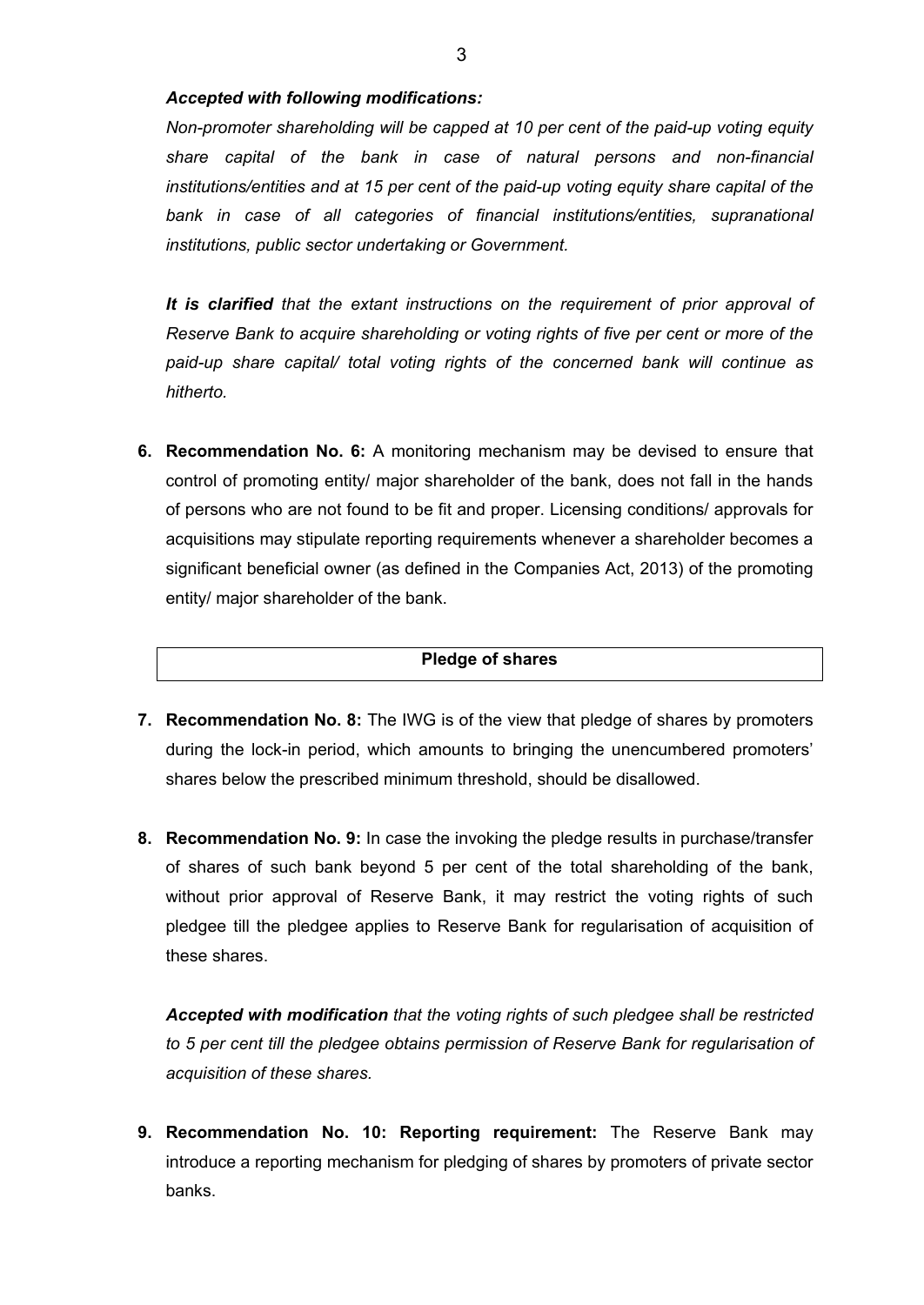### **Eligibility of Promoters**

- **10. Recommendation No. 16:** As part of the framework for scale-based regulation of NBFCs, the Reserve Bank may consider putting in place a tighter, bank-like regulatory framework for large NBFCs.
- **11. Recommendation No. 18:** The minimum requirement on track record of experience of promoting entity, including for a converting NBFC, may continue at 10 years for Universal Banks and 5 years for SFBs, as hitherto. However, for a Payments Bank (PB) intending to convert into an SFB, track record of 3 years of experience as PB may be sufficient.

*Accepted with the modification that for a Payments Bank (PB) intending to convert into an SFB, requirement of 5 years of experience as PB may continue, along with other requirements as laid down in para 3(a) of ["Guidelines for 'on tap' Licensing of](https://www.rbi.org.in/Scripts/BS_PressReleaseDisplay.aspx?prid=48807)  [Small Finance Banks in the Private Sector -December 5, 2019"](https://www.rbi.org.in/Scripts/BS_PressReleaseDisplay.aspx?prid=48807).* 

### **Initial Capital**

- **12. Recommendation No.19:** The minimum initial capital requirement for licensing new banks should be enhanced as below:
	- (i) For Universal Banks: The initial paid-up voting equity share capital/ net worth required to set up a new universal bank, may be increased to ₹1000 crore *(from present ₹500 crore)*.
	- (ii) For SFBs: The initial paid-up voting equity share capital/ net worth required to set up a new SFB, may be increased to ₹300 crore *(from present ₹200 crore)*.
	- (iii) For UCBs transiting to SFBs: The initial paid-up voting equity share capital/ net worth should be ₹150 crore *(from present ₹100 crore)* which has to be increased to ₹300 crore in five years *(from present ₹200 crore)*.

*Accepted without any modification. However, it is clarified that:*

- *(i) These norms will be applicable for entities whose application for banking license is received after the date of this press release.*
- *(ii) The entities/individuals who have already applied for banking license, prior to issue of this press release, and whose applications are presently under examination by RBI, would continue to be governed by the norms on initial*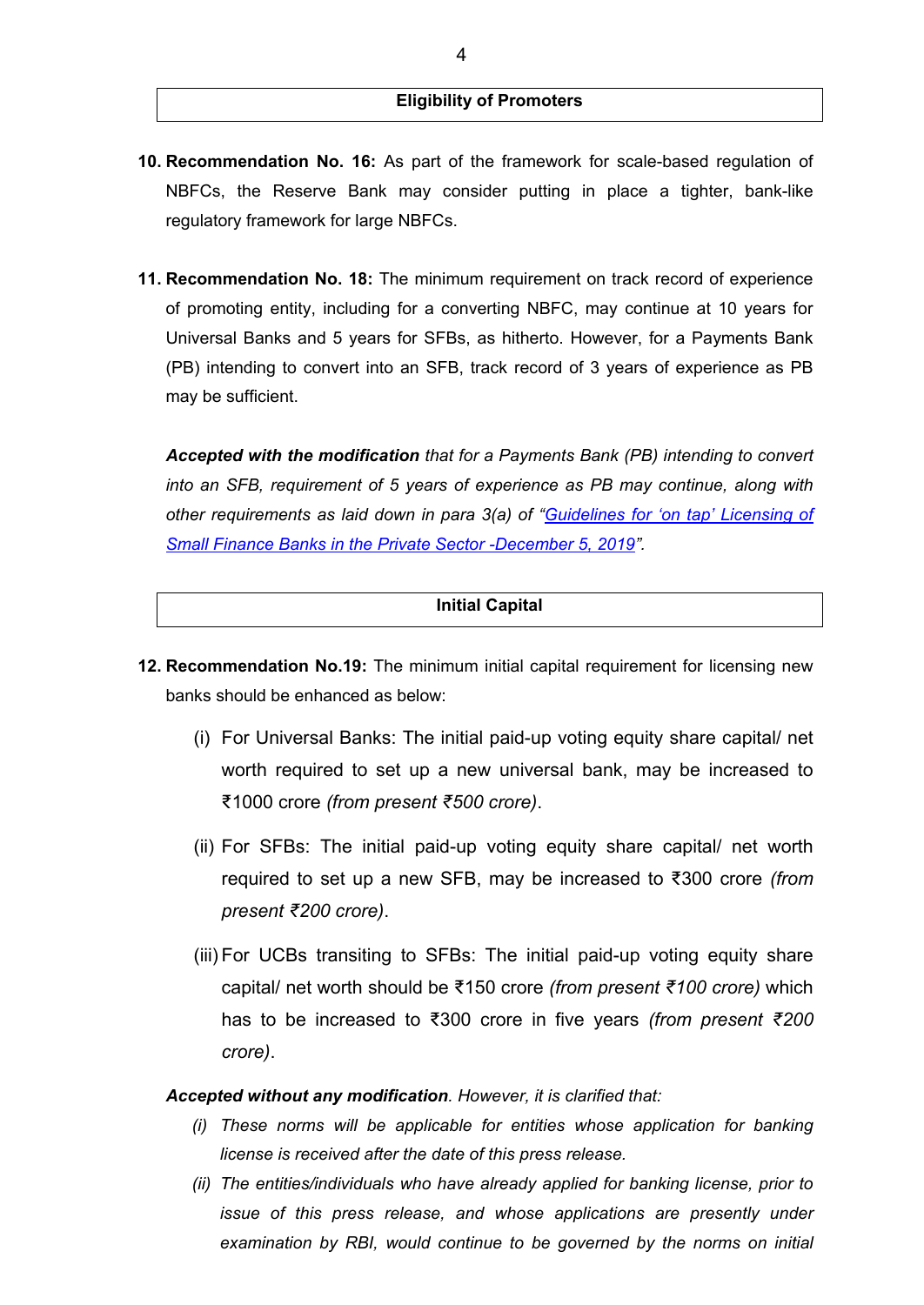*capital/ net-worth requirement as prescribed under respective existing 'on-tap' licensing guidelines as on the date of submission of such applications.* 

- *(iii) For existing banks and the banks to be set up under the existing 'on-tap' licensing guidelines, a road map for adherence with the new norms will be announced separately in due course.*
- **13. Recommendation No. 21:** The IWG also recommends uniform usage of the term 'paid-up voting equity share capital' in all guidelines and instructions of Reserve Bank.

# **Corporate Structure – Non-operative Financial Holding Company (NOFHC)**

**14. Recommendation No. 22:** NOFHCs should continue to be the preferred structure for all new licenses to be issued for Universal Banks. However, NOFHC may be mandatory only in cases where the individual promoters / promoting entities / converting entities have other group entities.

*Accepted without modification. It is, however, clarified that this is subject to the promoters/promoting entities being eligible to set-up a Universal Bank/Small Finance Bank.*

**15. Recommendation No. 23:** Banks currently under NOFHC structure may be allowed to exit from such a structure if they do not have other group entities in their fold.

## **Listing Requirements**

**16. Recommendation No. 27: SFBs to be set up in future:** Such banks should be listed within 'six years from the date of reaching net worth equivalent to prevalent entry capital requirement prescribed for universal banks' or 'ten years from the date of commencement of operations', whichever is earlier.

### *Accepted with following modification:*

*In case of SFBs to be set up in future: Such banks should be listed within 'eight years from the date of commencement of operations'.*

(The cap of eight years for mandatory listing for these banks has been stipulated considering the importance of listing and to provide sufficient time to these banks for stabilization, consolidation of operations and to gain investors' confidence.)

**17. Recommendation No. 29: Universal banks:** Such banks shall continue to be listed within six years of commencement of operations.